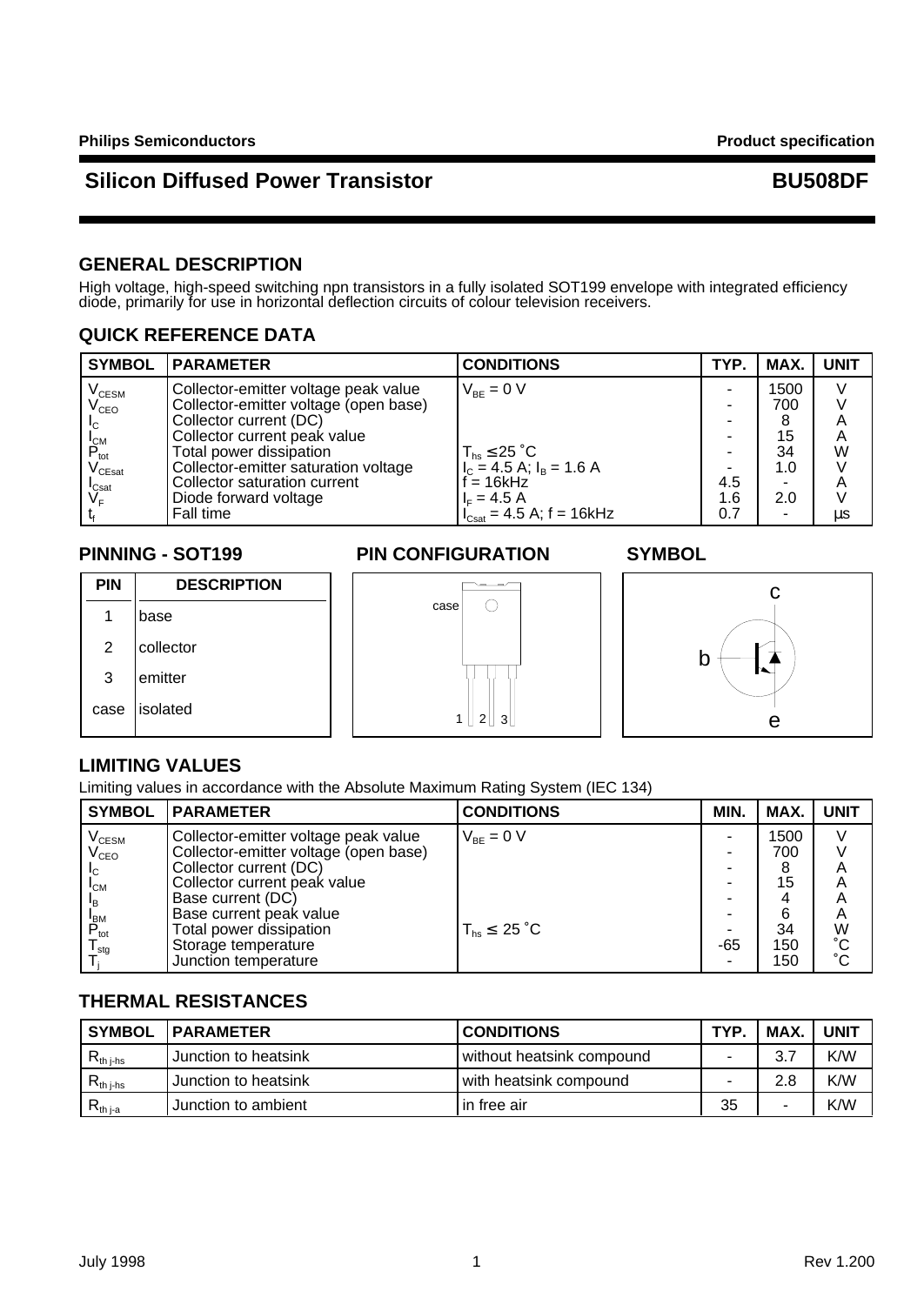# **ISOLATION LIMITING VALUE & CHARACTERISTIC**

 $T_{hs}$  = 25 °C unless otherwise specified

|                                              | <b>SYMBOL   PARAMETER</b>                                | <b>CONDITIONS</b>                                                             | MIN. | TYP. | MAX. | <b>UNIT</b> |
|----------------------------------------------|----------------------------------------------------------|-------------------------------------------------------------------------------|------|------|------|-------------|
| $V_{\sf isol}$                               | three terminals to external<br>heatsink                  | Repetitive peak voltage from all $\vert$ R.H. $\leq$ 65 %; clean and dustfree |      |      | 2500 |             |
| $\mathord{\cup}_{\mathord{\text{\rm isol}}}$ | Capacitance from T2 to external $ f = 1$ MHz<br>heatsink |                                                                               |      | 22   |      | pF          |

### **STATIC CHARACTERISTICS**

 $T_{hs}$  = 25 °C unless otherwise specified

| SYMBOL                                 | <b>PARAMETER</b>                      | <b>CONDITIONS</b>                                                                                                                                           | MIN. | TYP. | <b>MAX</b> | <b>UNIT</b> |
|----------------------------------------|---------------------------------------|-------------------------------------------------------------------------------------------------------------------------------------------------------------|------|------|------------|-------------|
| $I_{CES}$                              | Collector cut-off current             |                                                                                                                                                             |      |      | 1.0        | mA          |
| $I_{CES}$                              |                                       | $\begin{array}{c} V_{\text{BE}}=0 \text{ V};\ V_{\text{CE}}=V_{\text{CESMmax}}\\ V_{\text{BE}}=0 \text{ V};\ V_{\text{CE}}=V_{\text{CESMmax}}; \end{array}$ |      |      | 2.0        | mA          |
| V <sub>CEOsust</sub>                   | Collector-emitter sustaining voltage  | $T_i = 125 °C$<br>$I_B = 0$ A; $I_C = 100$ mA;<br>$\mathsf{L} = 25 \mathsf{m} \mathsf{H}$                                                                   | 700  |      | -          | v           |
| $V_{\text{CEsat}}$                     | Collector-emitter saturation voltages | $I_c = 4.5$ A; $I_B = 1.6$ A                                                                                                                                |      |      | 1.0        |             |
| $\mathsf{V}_{\mathsf{B}\mathsf{East}}$ | Base-emitter saturation voltage       | $\begin{cases} I_C = 4.5 \text{ A}; I_B = 2.0 \text{ A} \\ I_C = 100 \text{ mA}; V_{CE} = 5 \text{ V} \end{cases}$                                          |      |      | 1.1        |             |
|                                        | DC current gain                       |                                                                                                                                                             | 6    | 13   | 30         |             |
| h <sub>FE</sub><br>V <sub>F</sub>      | Diode forward voltage                 | $IE = 4.5 A$                                                                                                                                                |      | 1.6  | 2.0        | v           |

### **DYNAMIC CHARACTERISTICS**

 $T_{hs}$  = 25 °C unless otherwise specified

| SYMBOL  | <b>PARAMETER</b>                                    | <b>CONDITIONS</b>                                                                                                                                                                                                                                                          | TYP.       | MAX.   | <b>UNIT</b> |
|---------|-----------------------------------------------------|----------------------------------------------------------------------------------------------------------------------------------------------------------------------------------------------------------------------------------------------------------------------------|------------|--------|-------------|
|         | Transition frequency at $f = 5$ MHz                 | $I_c = 0.1$ A; $V_{cF} = 5$ V                                                                                                                                                                                                                                              |            |        | <b>MHz</b>  |
| $C_{C}$ | Collector capacitance at $f = 1$ MHz                | $V_{CB} = 10 V$                                                                                                                                                                                                                                                            | 125        | ۰      | pF          |
|         | Switching times (16 kHz line<br>deflection circuit) | $\left  \begin{array}{l l} I_{\text{Csat}}=4.5 \text{ A}; L_{\text{c}} 1 \text{ m}H; C_{\text{fb}}=4 \text{ n}F \\ I_{\text{B(end)}}=1.4 \text{ A}; L_{\text{B}}=6 \text{ }\mu\text{H}; -V_{\text{BB}}=-4 \text{ V}; \\ -I_{\text{BM}}=2.25 \text{ A} \end{array} \right $ |            |        |             |
|         | Turn-off storage time<br>Turn-off fall time         |                                                                                                                                                                                                                                                                            | 6.5<br>0.7 | ۰<br>۰ | μs<br>μs    |

**<sup>1</sup>** Measured with half sine-wave voltage (curve tracer).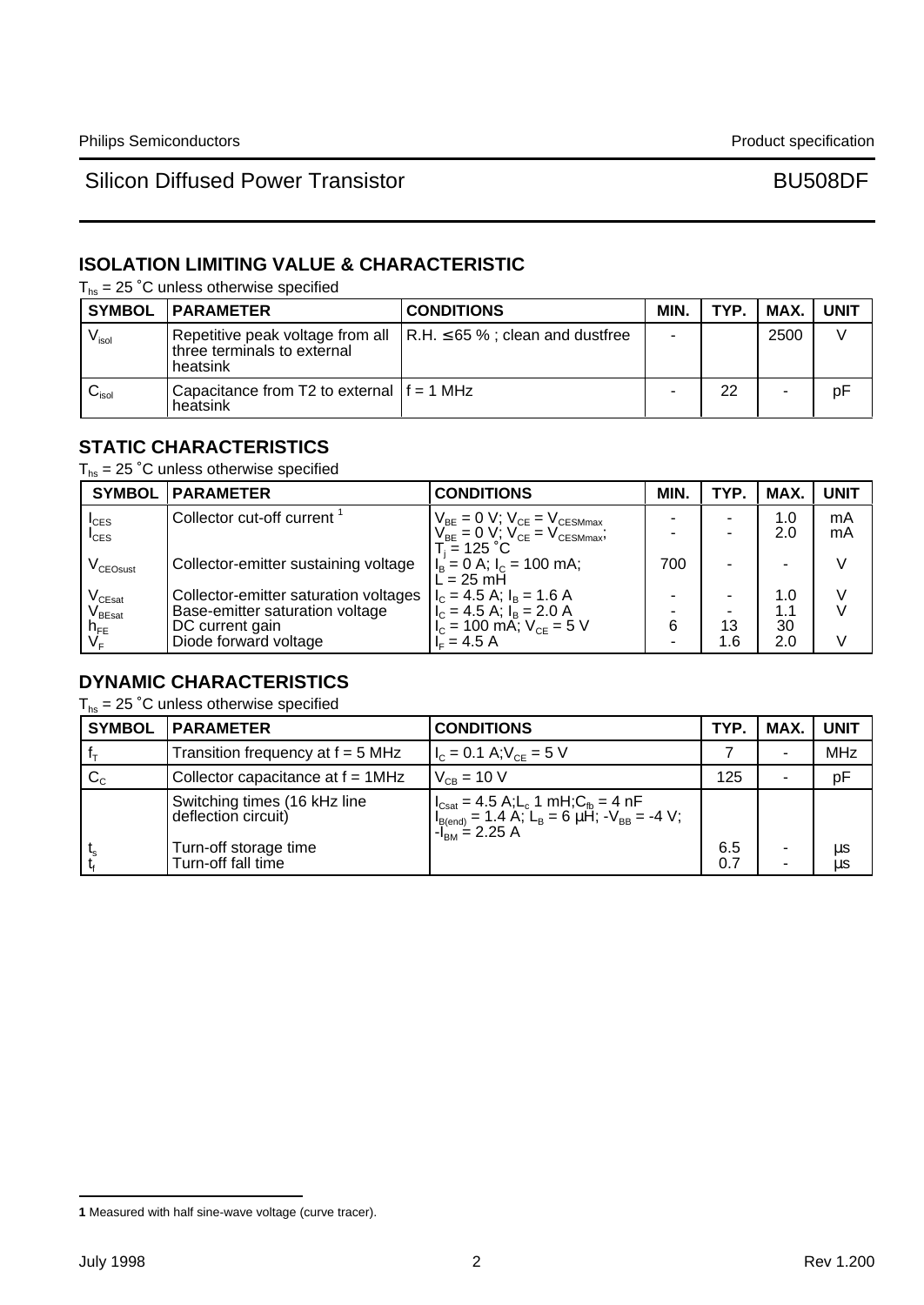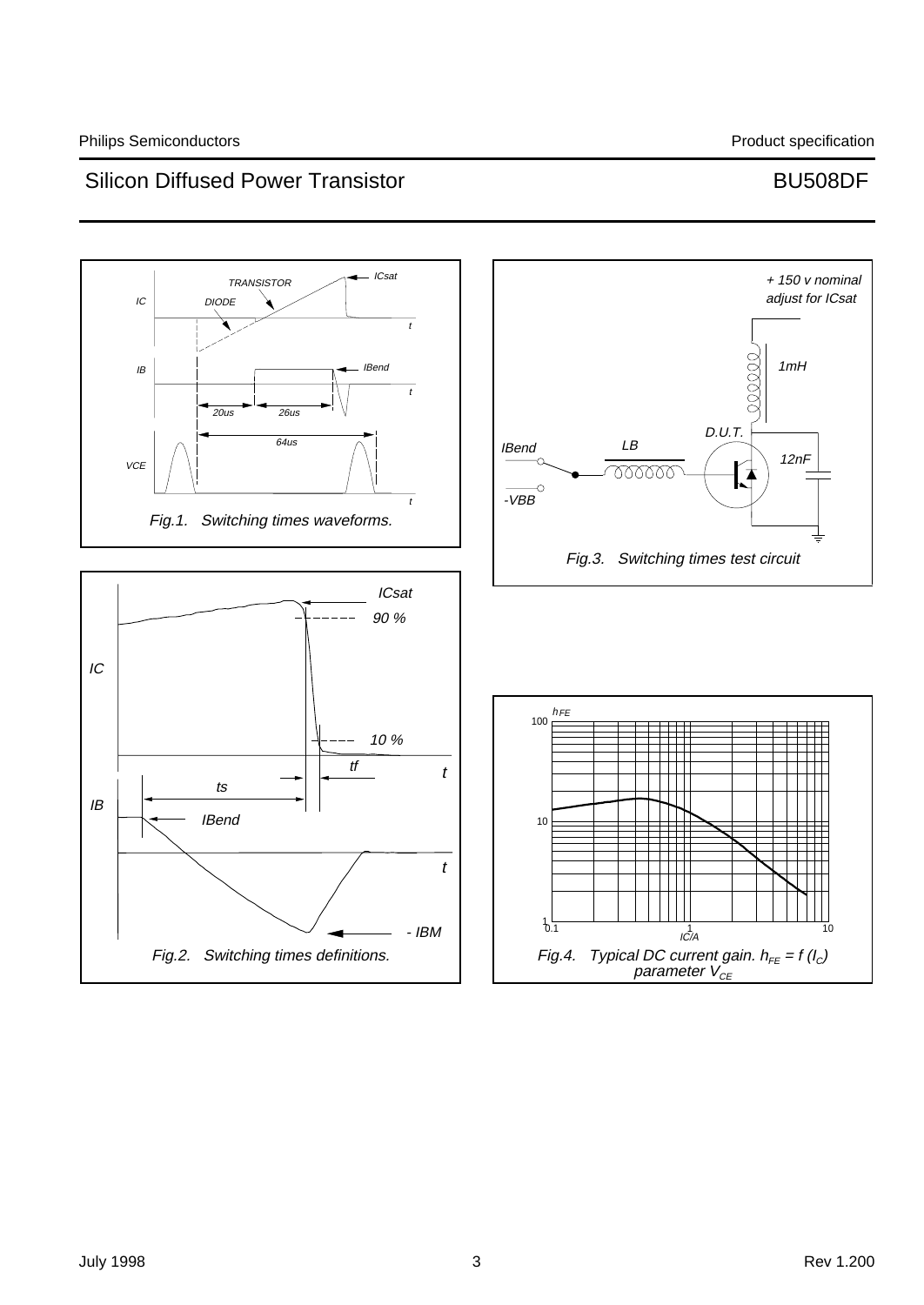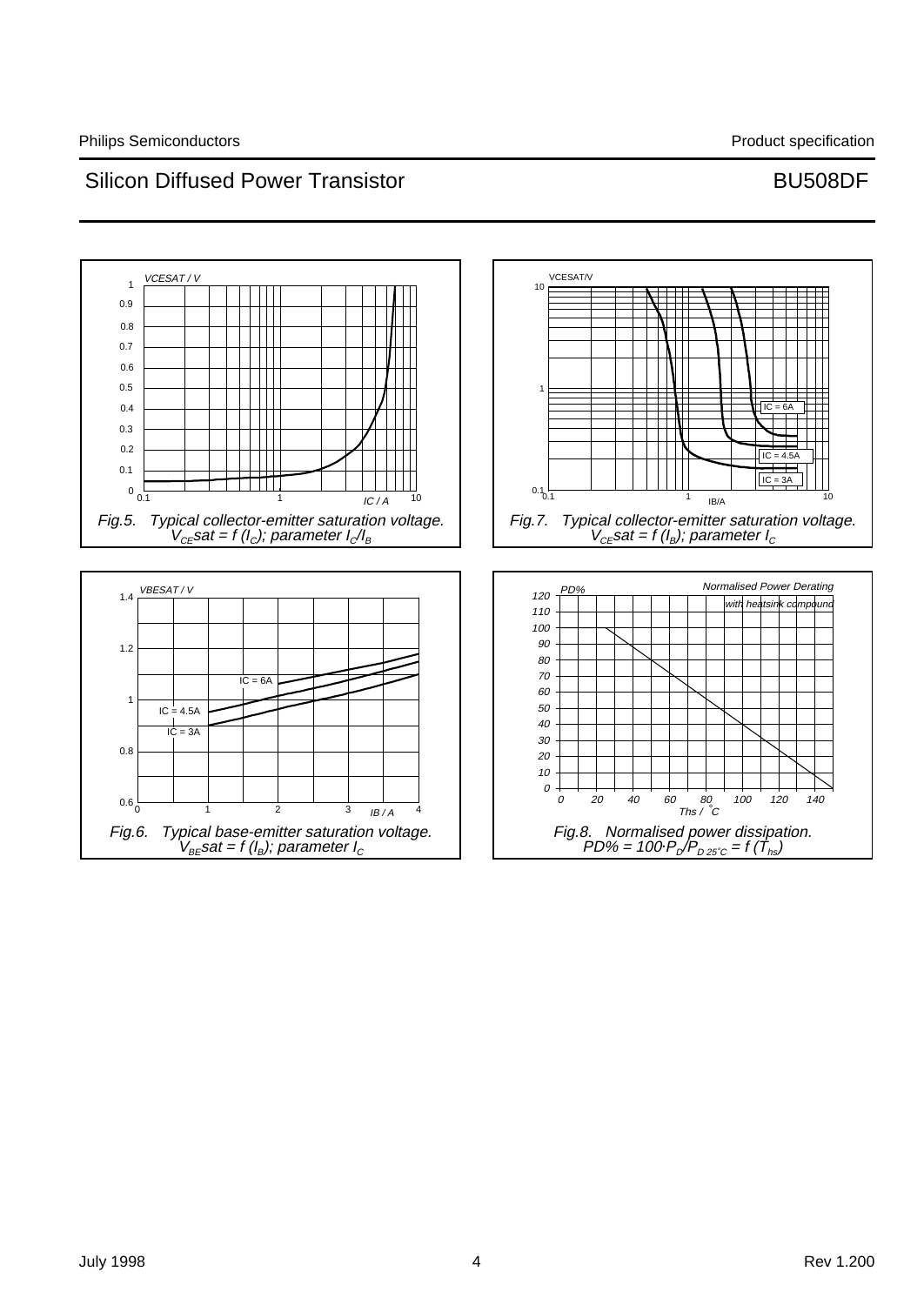

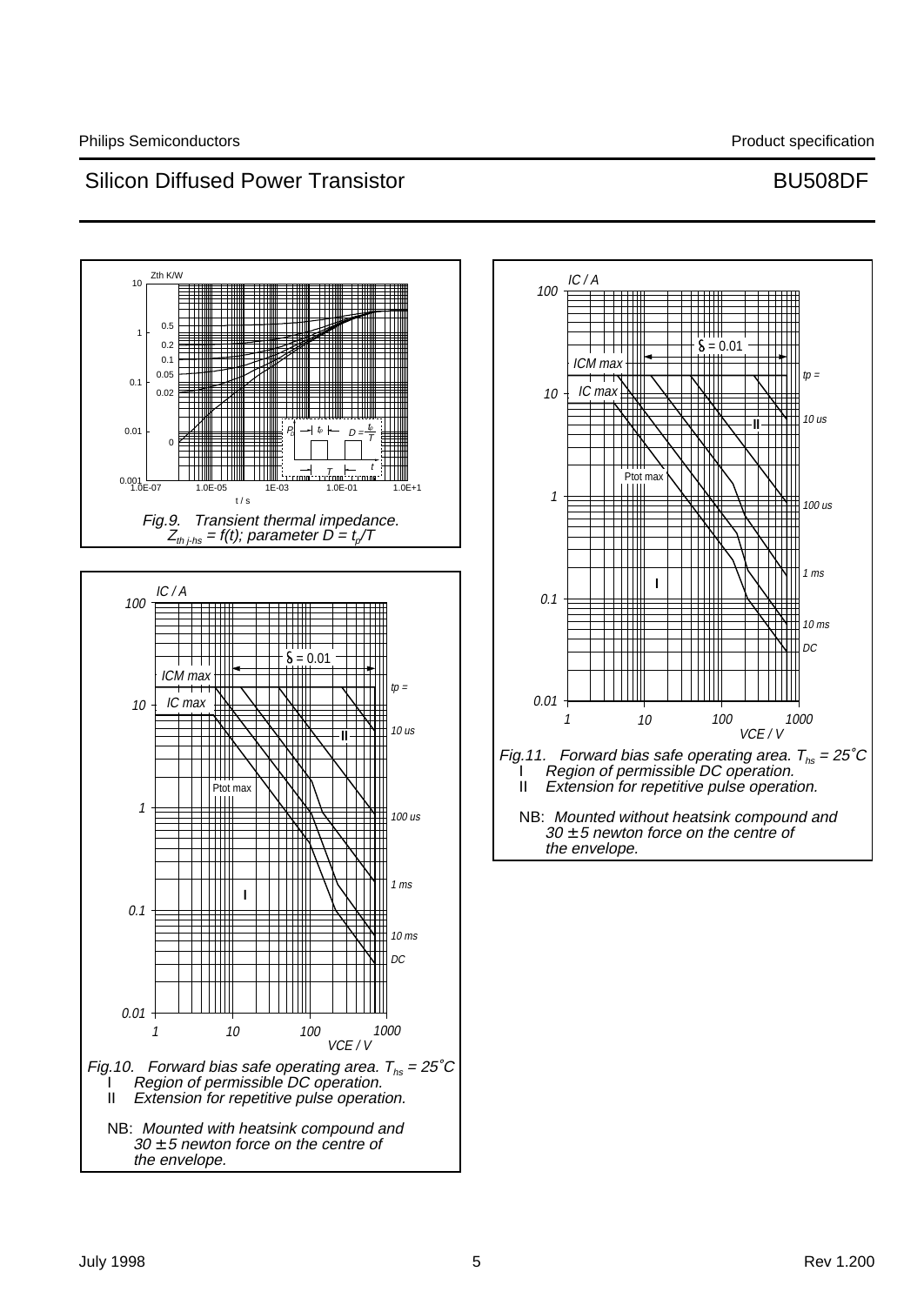### **MECHANICAL DATA**



### **Notes**

1. Refer to mounting instructions for F-pack envelopes.

<sup>2.</sup> Epoxy meets UL94 V0 at 1/8".